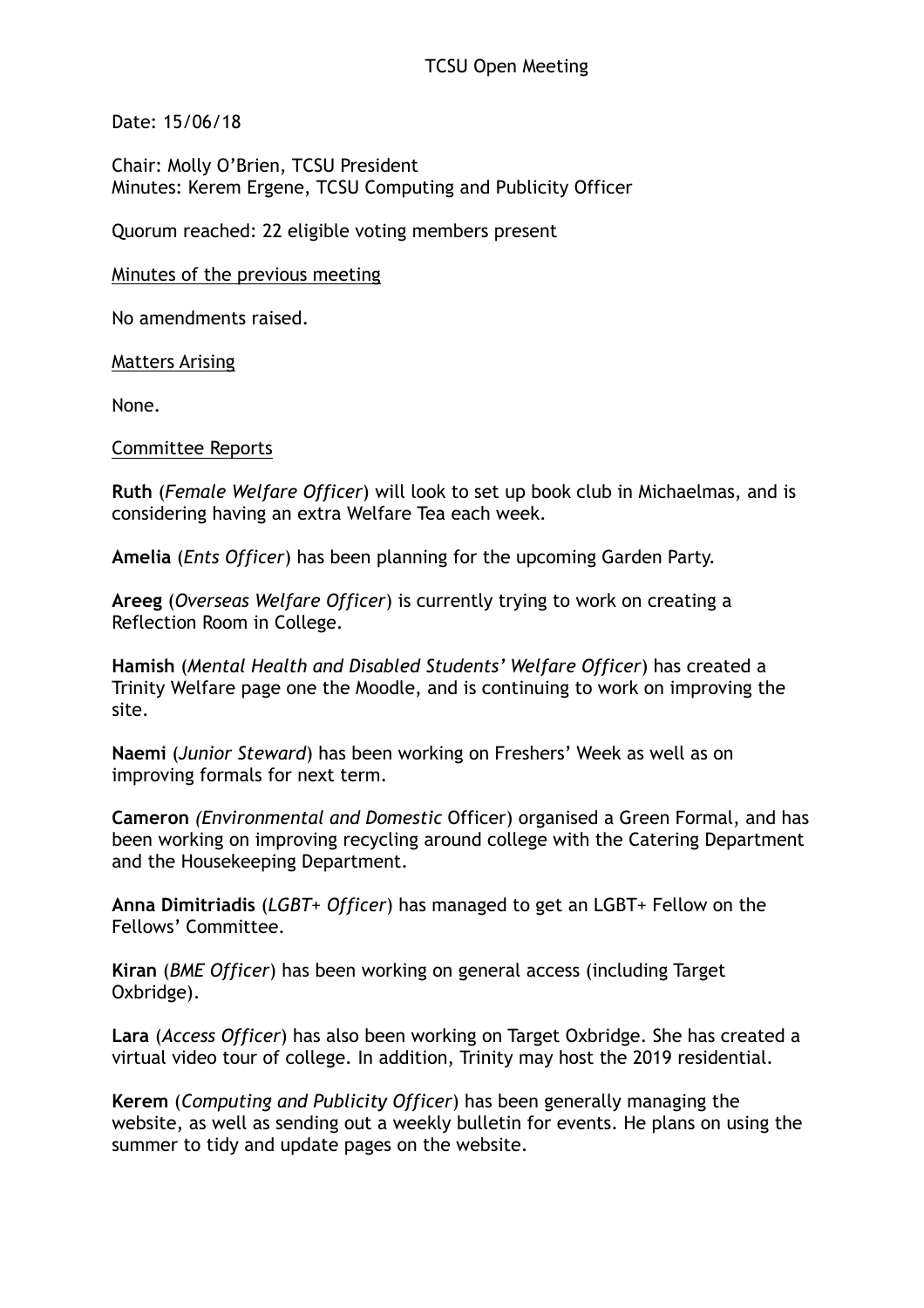# Questions to the committee

None.

Questions to the representative of CUSU

None.

# Motions submitted

- 1) **Motion to endorse CUSU's LGBT+ Gender Neutral Campaign** (Proposer: Anna Dimitriadis, *TCSU LGBT+ Officer*, Seconder: Becky Shepherdson, *TCSU Vice-President*)
	- a. See supporting documents

Anna summarises the supporting documents. The motion asks TCSU to push college to creating a less binary approach to gender. This includes: dress codes (potentially not applicable to Trinity), de-gendering toilets, pushing college to adopt a less binary approach to forms, and simplifying the admin for changing gender (supporting the CUSU scheme).

No opposing arguments are presented.

*The motion is passed unanimously (22 votes).*

Farzana Huysman asks what happened to the previous plans regarding gender neutrality.

Molly states that it will be easier and more powerful if we work with CUSU.

# Other Matters

# 1) **JCR** *(Molly, TCSU President)*

Molly has received an email from Housekeeping stating that there has not been much improvement on before, and the JCR is still being left in a poor state. She reminds those present that glass should not be removed from the bar, and notes of an incident where smashed glass was left in the bin. The Dean has been informed, and is considering having a CCTV camera outside entrance to JCR. A serious incident in the JCR a few weeks ago encouraged the Dean to consider that CCTV may be a good thing. Molly asks for suggestions on what can be done to improve the situation.

Ruth *(Female Welfare Officer*) states that, worst-case scenario, the JCR could be shut when the bar shuts, However, this is obviously less than ideal.

Molly notes that empty threats aren't going to achieve anything. Molly also metions that Becky (*Vice-President*) had the idea to have a tray for glasses that can be taken down. However, she notes that this seems to endorse taking glasses out of the bar.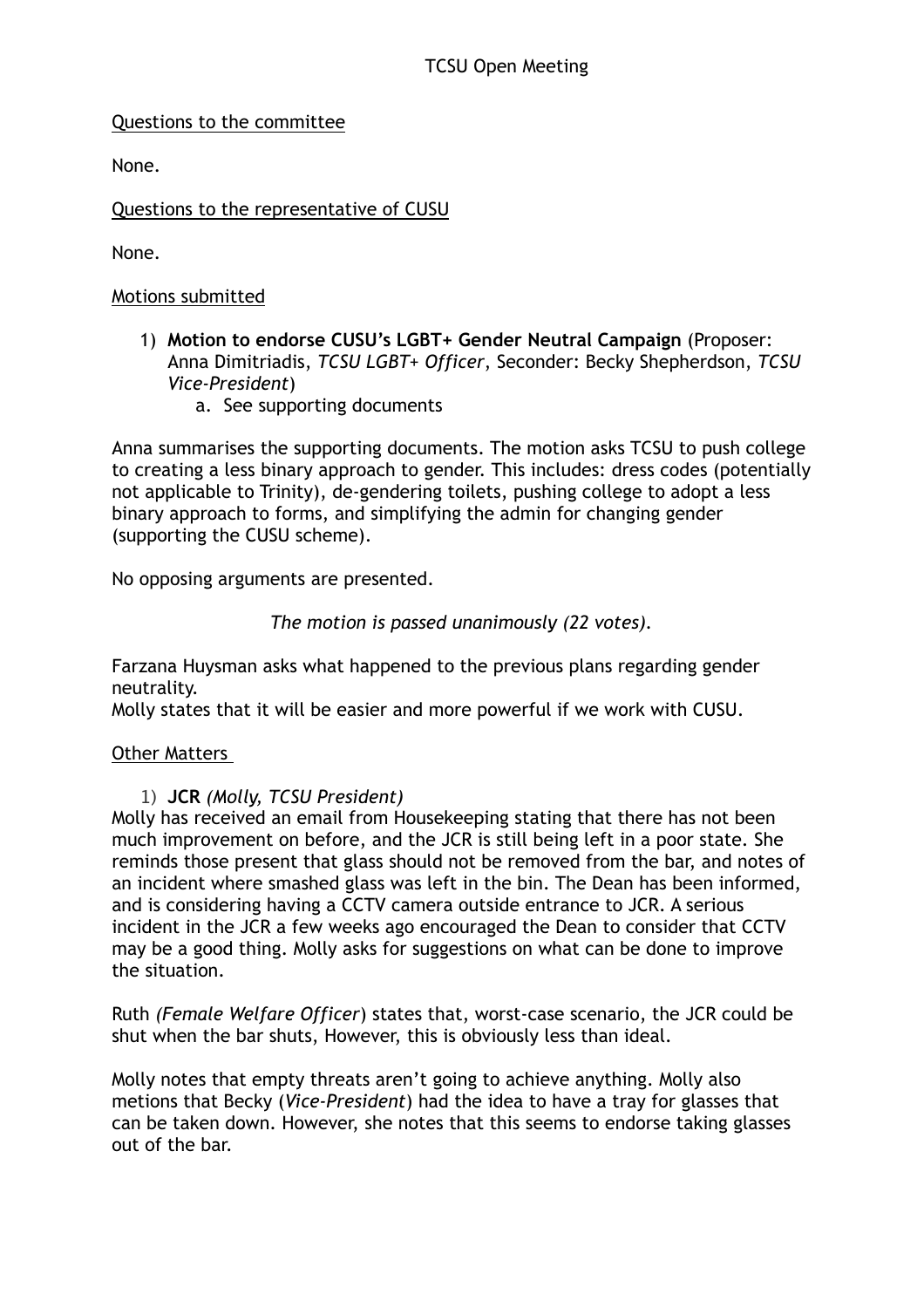David Morris suggests that it might be a good idea to have the bar staff ask whether people are leaving or not, and to give plastic cups out as the default, instead of glasses. Kerem mentions that we also need to consider minimising waste on that front.

Gabriel Barton-Singer suggests introducing a 5p glass charge, which would be refunded when glasses are returned to the bar.

Kerem (*Computing and Publicity Officer*) also brings up the alarming rate at which PS4 controllers are breaking.

Molly states that the controllers will now be left in the cupboard with a SALTO lock. While this isn't 100% ideal, until a better way can be worked out, it makes sense to continue as present.

Hamish (*Mental Health and Disabled Students' Welfare Officer*) asks whether charging in the cupboard will be possible. David mentions that people will still be able to charge while playing.

2) **Querying college policy regarding letting other students visit Trinity**  *(Richard Moulange, in absence)* 

Molly (from Richard) states that Trinity is the only college that doesn't allow other members of the university to enter. However, Kerem notes that he believes the policy is similar to that of Kings College, where members of the university are allowed to enter during visitor hours (for free).

Molly will ask the Porters, and check with the Senior Tutor whether this is compliant with the university's policy.

3) **Kitchen Fixed Charge (KFC)** *(Richard Moulange, in absence)*  Lara (*Access* Officer) (from Richard) states that, in order to 'make back' the KFC, people must spend around £500 per term in Hall. She mentions that students from lower income backgrounds cook for themselves more, and are therefore subsidising hall food for other students. David agrees that there is not much gain for students on each meal.

Naemi notes that the KFC acts as a fixed income for Catering. Ruth mentions that the inconsistency over number of people in hall means people spend a lot more.

Kerem asks how does the KFC in other colleges, noting that some do not have them. Molly states that it is mixed, and that a CUSU document on the matter exists.

Gabriel asks whether there is a bursary rebate available on the KFC. Lara and Molly are both unsure whether this is available. Kiran notes that there is a big gap between those who are granted a bursary by college and those who eat in hall.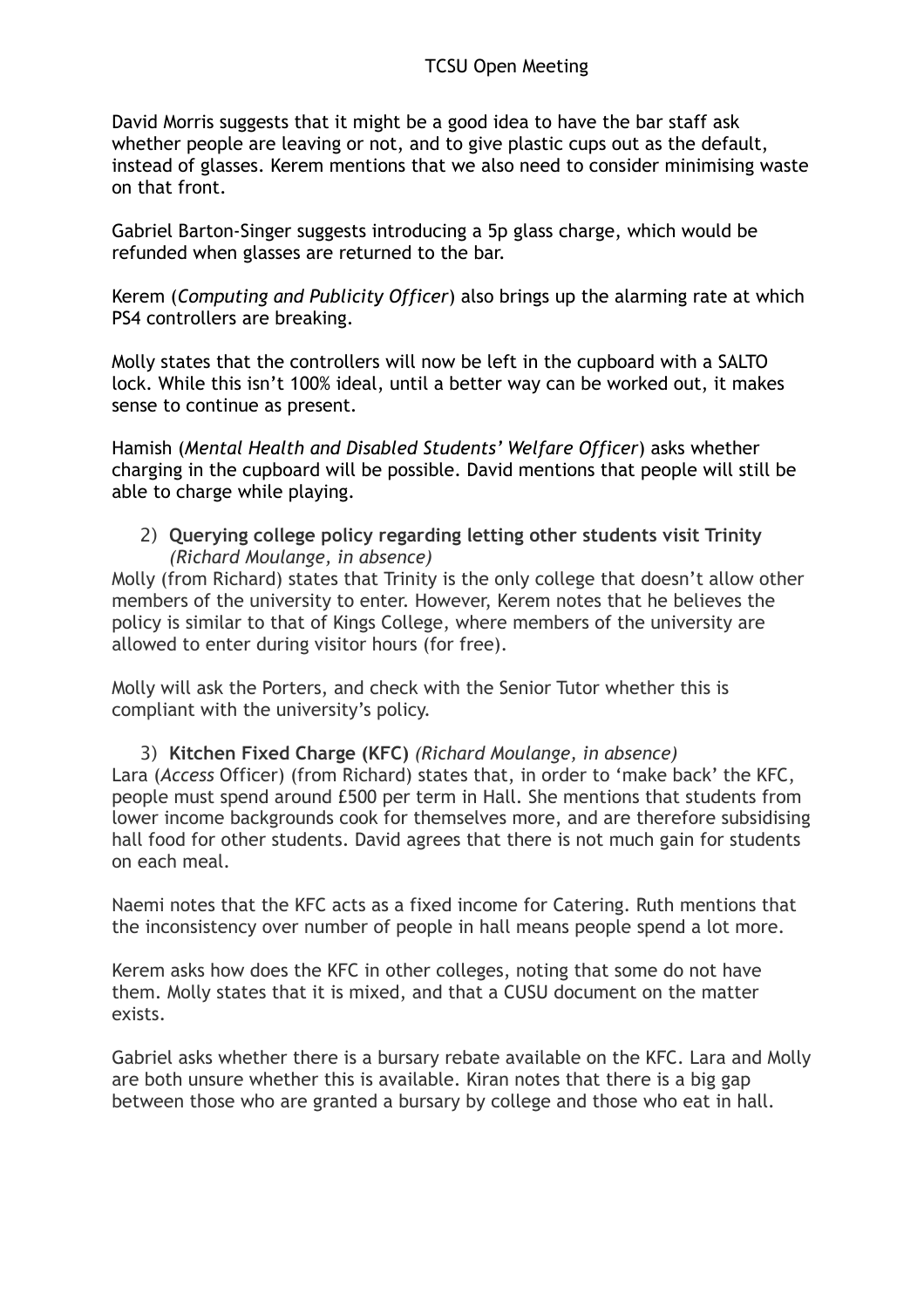# **TCSU Open Meeting**

Molly mentions that being vegan allows you to be exempt from the KFC, but will mention in the Freshers' Handbook that those who are vegan should get in touch with Cameron.

Kerem mentions that spending £500 per term is approximately equal to spending £9 per day in Hall. The KFC itself costs over £3 per day. He asks whether anyone actually spend that much in Hall in a term? Ruth endorses that not many people will be spending that much.

### 4) **Waste disposal in gyps** *(Richard Moulange, in absence)*

Cameron mentions that Catering have proposed bringing recycling to recycle centre in College. He notes that there are no recycling bins in gyps, as emptying them would not fit with the Bedders' routines. He has tried to look into allegations that some Bedders are mixing recycling and general waste. However, he was received no reply from Housekeeping. He will instead contact accommodation.

Molly notes that some gyps are too small to have an additional bin. Naemi mentions that some gyps do indeed have bins: it clearly is not an issue with some the routines of some Bedders.

### Any Other Business

Molly mentions that Open Meetings are a great place to bring up matters, and that they often lead to changes within college.

Ruth notes that if there are any issues with committee members, they can be brought to any committee member. Molly confirms that all committee members will be happy to offer support.

Kerem asks whether there is a complaints procedure for Bedders. Molly says that, for now, people should send an email to Housekeeping.